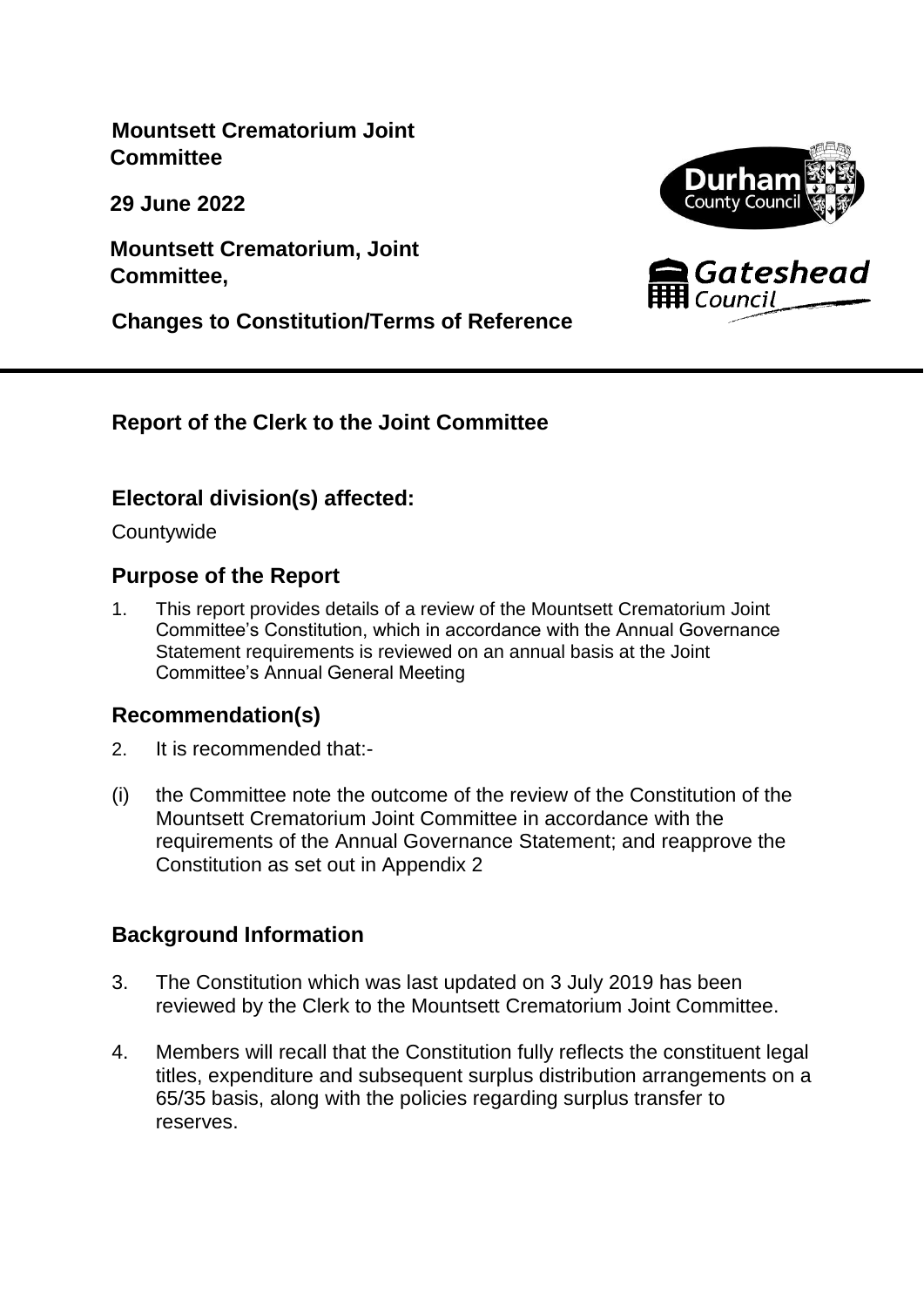- 5. Members will again note that the constituent authority membership appointments and asset ownership remain as per the original constitution, dated 7 September 1976.
- 6. The Mountsett Crematorium Joint Committee will continue to operate within the procedure rules and financial regulations of the lead partner authority, Durham County Council who will continue to be responsible for the management of the facility and for supporting the Joint Committee.
- 7. The review has not highlighted any requirements for change to the current Constitution, which is attached at Appendix 2 for Members full consideration and therefore this report reaffirms continuation of the existing Constitution and governance arrangements set out within.

#### **Background papers**

• Mountsett Crematorium Joint Committee Constitution 3<sup>rd</sup> July 2019

| <b>Contact:</b> Sarah Grigor | Tel: 03000 269 676 |
|------------------------------|--------------------|
| Clerk to the Joint Committee |                    |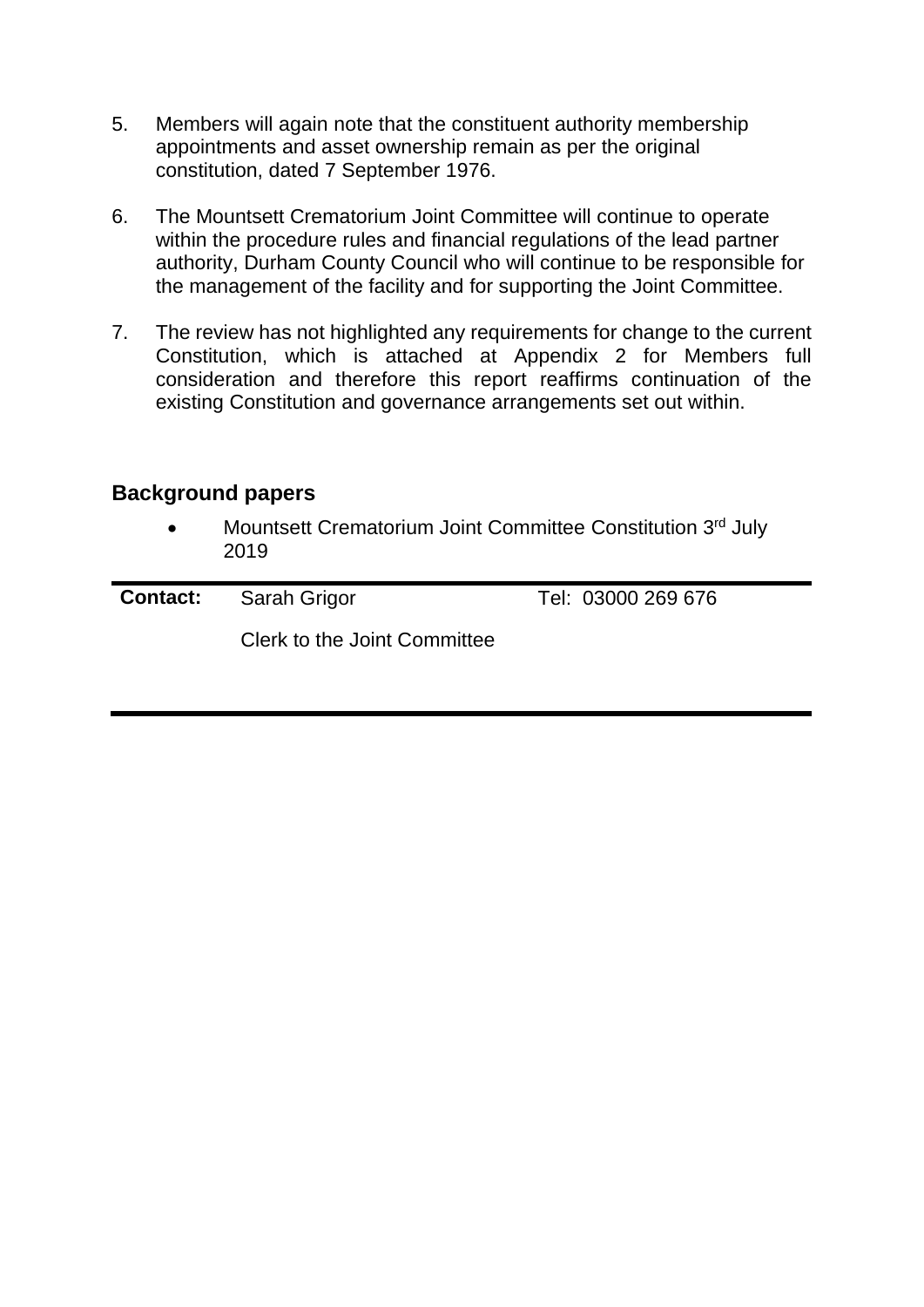# **Appendix 1: Implications**

# **Legal Implications**

The Joint Crematorium Committee of Durham and Mountsett were set up further to section 102(1)(b) of the Local Government Act 1972. Section 8.02(a) of Durham County Council Constitution, allows the Council to establish joint arrangements which may involve the appointment of a joint committee with other local authorities

# **Finance**

There are no financial implications associated with this report.

# **Consultation**

There are no requirements for Consultation

# **Equality and Diversity / Public Sector Equality Duty**

There are no equality and diversity implications associated with this report.

# **Human Rights**

There are no implications associated with this report.

# **Crime and Disorder**

There are no Crime and Disorder implications associated with this report.

# **Staffing**

There are no implications associated with this report.

### **Accommodation**

There are no Accommodation implications associated with this report.

### **Risk**

There are no risk implications associated with this report.

#### **Procurement**

There are no implications associated with this report.